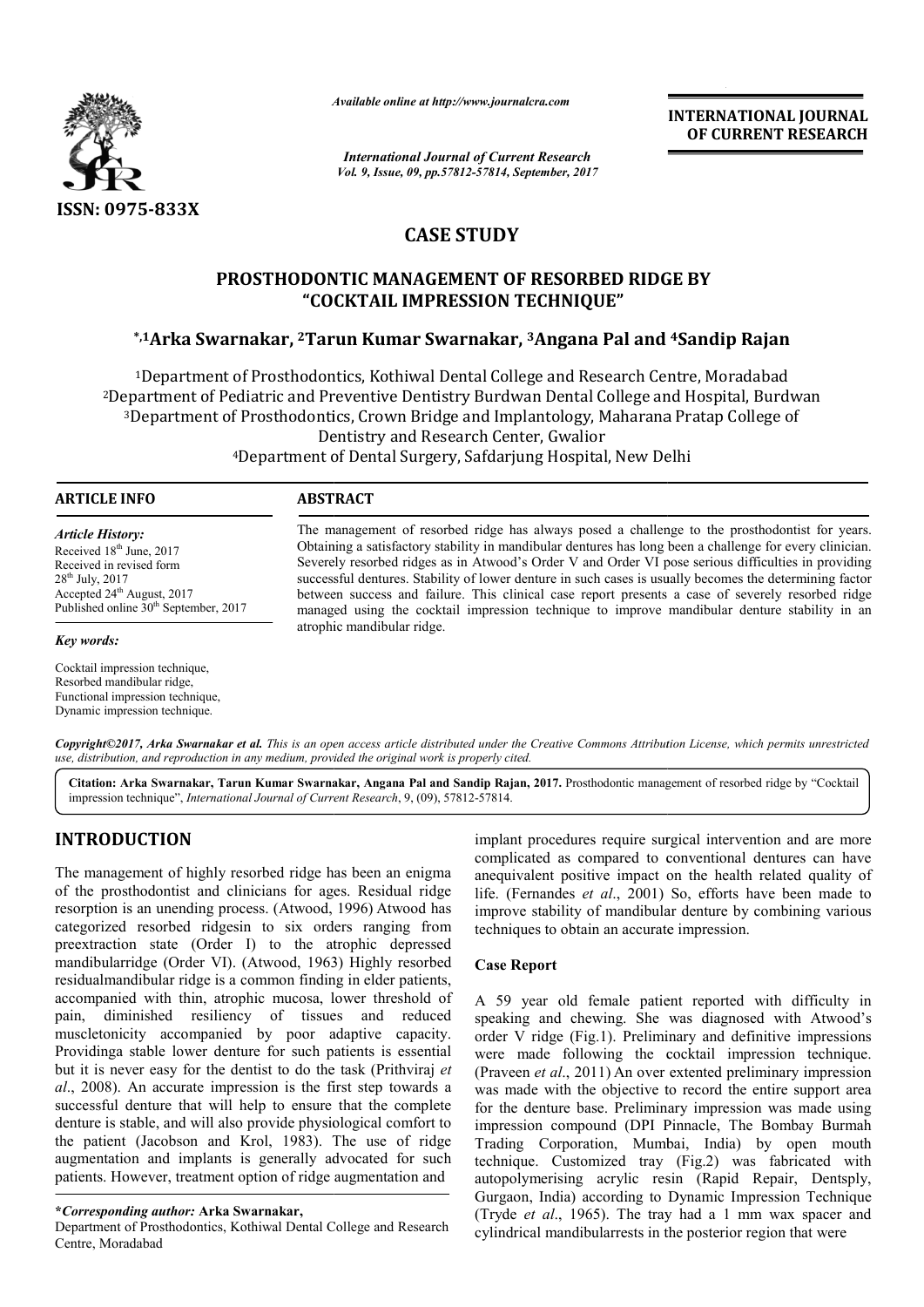



Fig. 1. Resorbed Mandibular Ridge Fig. 2. Custom Tray with vertical Studs





**Fig. 3. Custom tray intra oral view Fig. 4. Custom tray stabilized using impression compound for closed mouth impression**



 **Fig. 5. Intra Oral view while making Cocktail Impression Fig. 6. Functional movements during closed mouth impression**





**Fig. 7. Final impression (McCord and Tyson) Fig. 8. Post-operative Smiling**